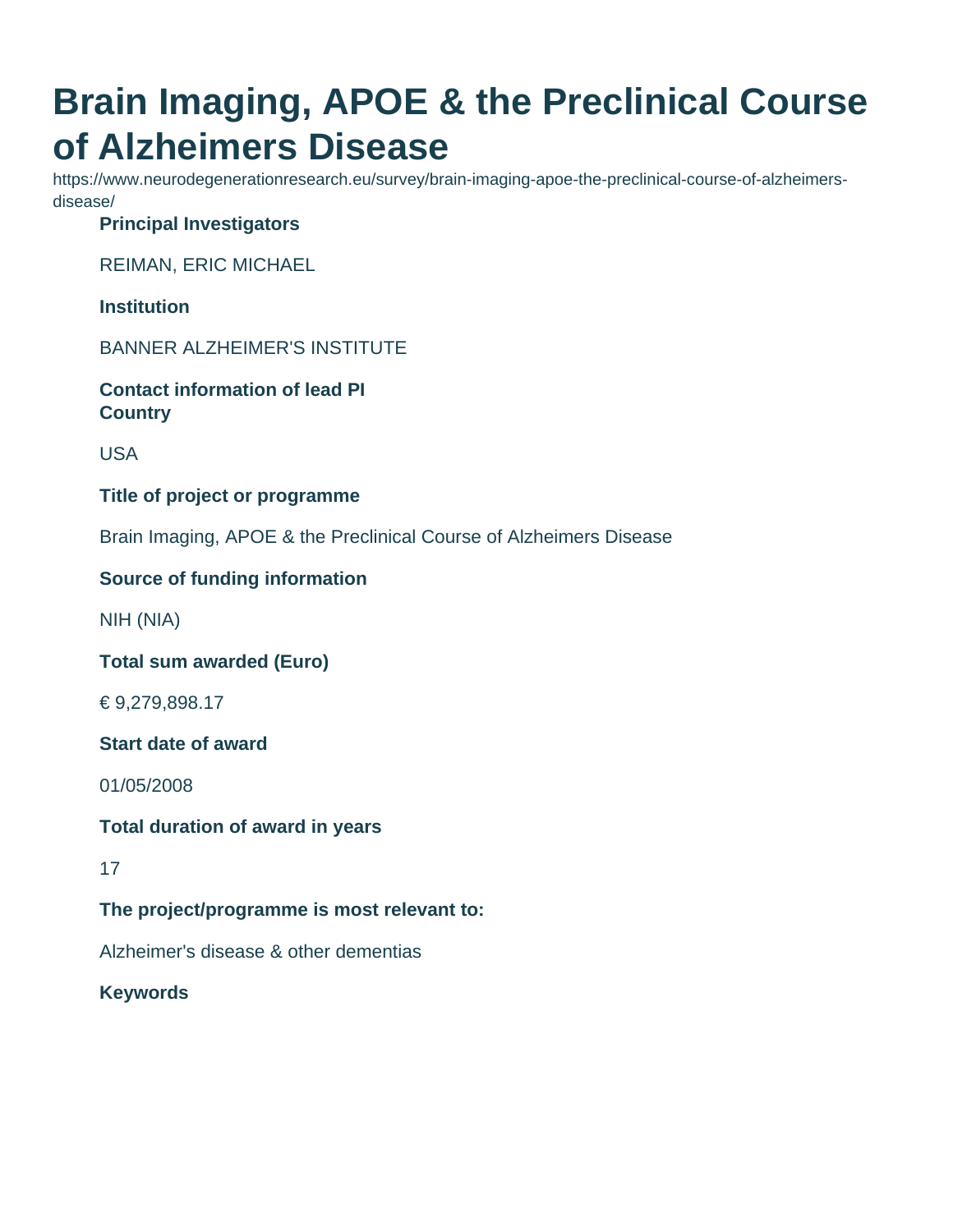Acquired Cognitive Impairment... Aging... Alzheimer's Disease... Alzheimer's Disease including Alzheimer's Disease Related Dementias (AD/ADRD)... Bioengineering... Brain Disorders... Clinical Research... Clinical Research - Extramural... Dementia... Diagnostic Radiology... Genetics... Minority Health for IC Use... Neurodegenerative... Neurosciences... Prevention... Translational Research

#### **Research Abstract**

DESCRIPTION (provided by applicant): We request five years of continued support for the longitudinal study of cognitively normal persons with two, one, or no copies of the apolipoprotein E (APOE) ¿4 allele, the major late-onset Alzheimer's disease (AD) susceptibility gene. This study utilizes an extensive battery of brain imaging, fluid biomarker, cognitive, and other measurements. Our program includes a cohort of 35 ¿4 homozygotes, 50 ¿4 heterozygotes, and 75 ¿4 non-carriers to permit detection, tracking, and scientific study of preclinical AD in persons at three levels of risk and set the stage for the accelerated evaluation of preclinical AD treatments. It also includes a cohort of 15  $\zeta$ 4 carriers and 30  $\zeta$ 4 non-carriers from the Latino community to help establish the extent to which our findings are relevant to this understudied minority group. Persons in each genetic group were demographically matched and initially late middle-aged; their current age is 67 years (range 49-81). And, all participants have had genomewide single nucleotide polymorphism (SNP) genotyping. During the proposed funding period participants will have PET measurements of regional cerebral metabolic rates of glucose (CMRgI) and fibrillar amyloid- $\lambda$  (A $\lambda$ ) deposition, an expanded magnetic resonance imaging (MRI) battery, serum and plasma samples drawn and stored, and an extensive battery of clinical, neuropsychological, functional, and behavioral tests every two years. At least half will have longitudinal cerebrospinal fluid (CSF) samples drawn, stored, and assayed every two years. For nearly two decades our overriding goals have been to characterize the biomarker and cognitive measurements associated with preclinical AD and provide a foundation for the accelerated evaluation of promising prevention therapies. With the growing number of participants progressing to mild cognitive impairment (MCI) and dementia due to AD, we will begin to characterize the extent to which different biomarker and cognitive measurements predict subsequent rates of clinical progression. With an expanded arsenal of biomarkers and data analysis tools, we will further characterize the biological processes involved in the predisposition to AD. With our preclinical endophenotypes and complementary datasets, we will help clarify relationships between genetic risk factors and potentially dissociable elements of AD. With an expanded data and sample sharing program, we will provide an accessible worldwide resource to advance the study of preclinical AD. With this foundation of participants, samples, and longitudinal data, we will prepare for the evaluation of an A¿-modifying agent in cognitively normal APOE ¿4 carriers and help to advance a new era in AD prevention research.

## **Lay Summary**

PUBLIC HEALTH RELEVANCE: Our longitudinal research program is designed to characterize the biological and cognitive changes that precede the onset of memory and thinking problems in people at three levels of genetic risk for Alzheimer's disease (AD), develop faster ways to test prevention therapies, and make it possible to find treatments that work without losing another generation. It will use an expanded battery of brain imaging techniques, spinal fluid and blood samples, and memory and thinking tests every two years for the continued study of 160 people with 2, 1 or no copies of the APOE4 gene every two years. It will continue to detect and track AD before the onset of symptoms and determine the extent to which different measurements